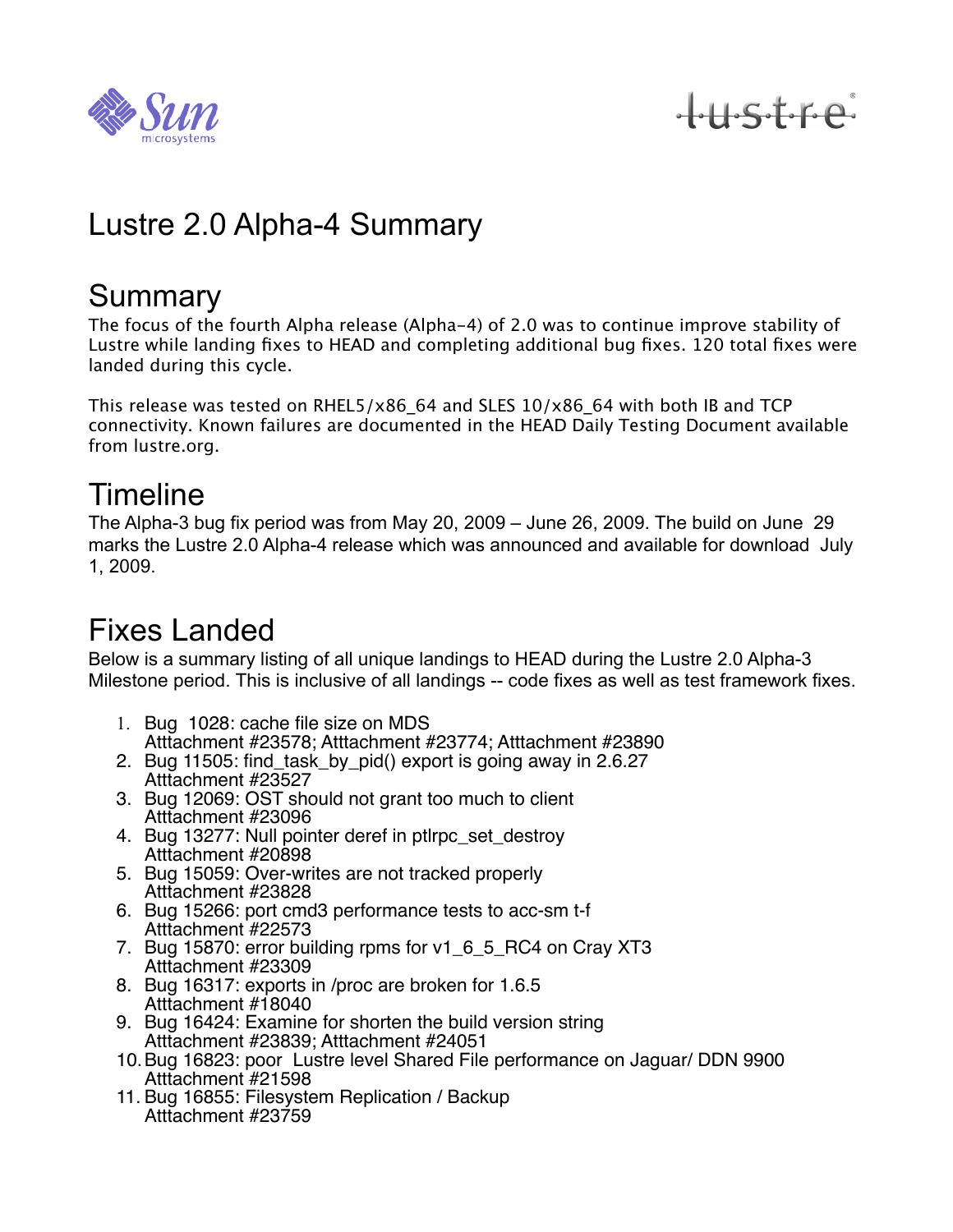- 12.Bug 16893: port ldiskfs to ext4
- Atttachment #23641; Atttachment #23281; Atttachment #23771; Atttachment #23280
- 13.Bug 17086: LSI Fusion MPT driver hacks to improve performance on Thor and Riverwalk
	- Atttachment #23704
- 14.Bug 17546: An ost failover test failed when the osts did not recover all the clients. Atttachment #23840; Atttachment #23844
- 15.Bug 17560: readdir : Page-wide hash collision error on client Atttachment #23837
- 16.Bug 17670: find -type f performance degradation with 2.0 servers Atttachment #23932; Atttachment #23664
- 17.Bug 17671: o2iblnd with OFED1.4 support Atttachment #22815; Atttachment #22950; Atttachment #23285
- 18.Bug 17986: Automatically tune RAID stripe cache size in mount.lustre Atttachment #23791
- 19.Bug 18015: ldlm\_exit()) ASSERTION(rc == 0) slab error in kmem\_cache\_destroy(): cache `ldlm\_locks': Can't free all objects Atttachment #22890; Atttachment #yyyyy; Atttachment #zzzzz
- 20.Bug 18021: test-framework: CLIENTONLY should not depend on \*\_HOST settings Atttachment #24214
- 21.Bug 18031: LBUG: check\_for\_next\_transno()) ASSERTION(lustre\_msg\_get\_transno(req->rq\_reqmsg) >= next\_transno) failed Atttachment #22506
- 22.Bug 18075: LNet selftest hit ASSERTION(ev->ev\_fired) Atttachment #23415
- 23.Bug 18204: MDS Oops'd at kernel groups\_search+76 Atttachment #22165
- 24.Bug 18357: Down OSTs block all MDT threads resulting in client hangs Atttachment #24225
- 25.Bug 18364: cxfscp w/ lfs setstripe causes target (lustre) filesystem to lockup Atttachment #22593
- 26.Bug 18382: replay-single test\_48: @@@@@@ FAIL: test\_48 failed with 2; Input/output error
- Atttachment #23528 27.Bug 18399: OSS Deadlock
	- Atttachment #22920
- 28.Bug 18450: better error reporting, and verify correct local device Atttachment #23361
- 29.Bug 18498: trace\_get\_console\_buffer() calculates index incorrectly Atttachment #23789
- 30.Bug 18511: recovery-mds-scale tar script encountered the space issue Atttachment #23800
- 31.Bug 18574: Quotas causes ~15% slowdown in metadata rates Atttachment #23957; Atttachment #24303
- 32.Bug 18616: optimize the quota code
- Atttachment #24261
- 33.Bug 18618: All MDT Threads Blocked Atttachment #23872
- 34.Bug 18619: applications not exiting for extended amounts of time Atttachment #22487
- 35.Bug 18624: Unable to run several mkfs.lustre on loop devices at the same time Atttachment #22002
- 36.Bug 18638: (ldlm\_lockd.c:2157:ldlm\_exit()) ASSERTION(rc == 0) failed:couldn't free ldlm lock slab
- Atttachment #22626 37.Bug 18645: Too many small read RPCs on BGP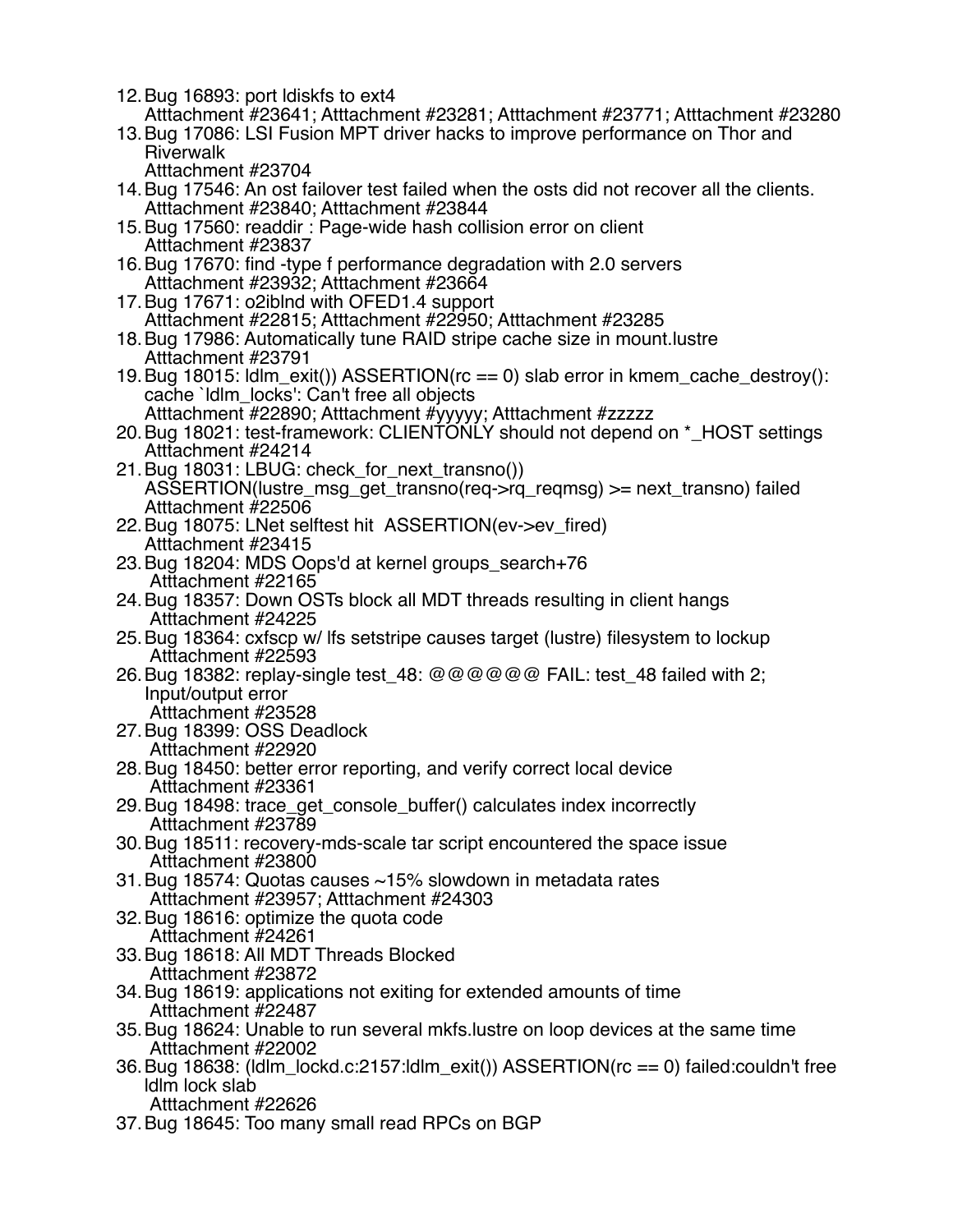Atttachment #23585

- 38.Bug 18668: SLES11 support
	- Atttachment #23204; Atttachment #23439
- 39.Bug 18674: clients not allowed to reconnect because a glimpse callback cannot be sent
	- Atttachment #23339
- 40.Bug 18688: allow tuning service thread count via /proc Atttachment #23090
- 41.Bug 18696: recovery-random-scale test Atttachment #22655; Atttachment #22589
- 42.Bug 18721: liblustre failed
- Atttachment #23633 43.Bug 18734: parallel-scale binaries env.
	- Atttachment #23796
- 44.Bug 18787: OSS memory usage before and after we mount the clients Atttachment #23701
- 45.Bug 18788: Serialized client eviction processing causes overall I/O performance degradation
	- Atttachment #22580
- 46.Bug 18881: recovery-double-scale test\_2 failed, can not stop client Atttachment #23891
- 47.Bug 18914: recovery-mds-scale was interrupted after running for 8 hours Atttachment #22625
- 48.Bug 18918: server\_fill\_super logs server start when using mount.lustre --nosvc Atttachment #22650
- 49.Bug 19024: Kernel update for RHEL5.3 2.6.18-128.1.6.el5. Atttachment #23859
- 50.Bug 19044: HEAD conf-sanity test\_46 :(layout.c:1623:req\_capsule\_shrink()) LBUG Atttachment #23599
- 51.Bug 19086: replay-single FAIL: test\_18 failed with 4 Atttachment #24316
- 52.Bug 19149: sanity-quota test\_6: @@@@@@ FAIL: write filea failure, expect success Atttachment #24189
- 53. Bug 19151: performance-sanity test 3: @@@@@@ FAIL: test 3 failed with 1 Atttachment #23795
- 54.Bug 19154: replay-single test\_20b: @@@@@@ FAIL: after 2707848 > before 2701704
	- Atttachment #23606; Atttachment #23988; Atttachment #23990; Atttachment #24188
- 55.Bug 19156: Test node can't be in multiple groups of a session Atttachment #23671
- 56.Bug 19188: racer: LBUG: (cl\_lock.c:287:cl\_lock\_put()) ASSERTION(list\_empty(&lock- >cll\_linkage)) failed
	- Atttachment #24041; Atttachment #24172; Atttachment #24254
- 57.Bug 19194: performance-sanity test failures Atttachment #23358
- 58.Bug 19195: Oops: RIP: 0010:[<ffffffff88a1fb4f>] [<ffffffff88a1fb4f>] :obdfilter:filter\_map\_remote\_to\_local+0x1df/0x320 Atttachment #23374
- 59.Bug 19212: Kernel update for SLES10 SP2 2.6.16.60-0.37. Atttachment #23585
- 60.Bug 19259: killed app doesn't exit Atttachment #23923
- 61.Bug 19263: Sanity test\_170: soft lockup CPU#0 stuck for 10s! [ktracefiled:4769] Atttachment #23631
- 62.Bug 19264: sanity-quota: multiple failures: FAIL: System is error when query quota for block (u:quota\_usr)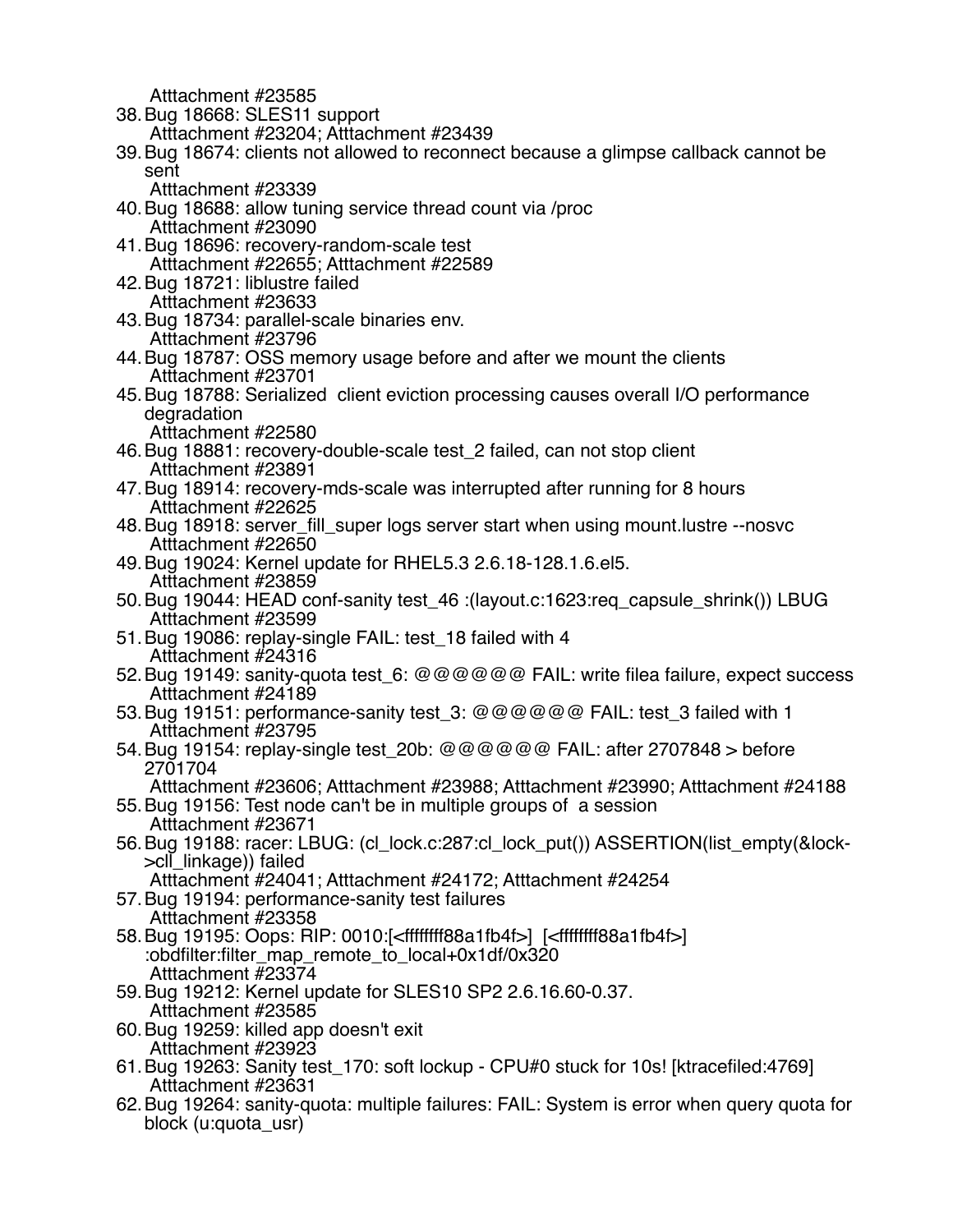Atttachment #23865

- 63.Bug 19280: conf-sanity test\_50e: error : glob /proc/{fs,sys}/{lnet,lustre}/osc/lustre-OST0000-osc/ost\_server\_uuid: No such process Atttachment #24226
- 64.Bug 19293: move AT tunables to proc Atttachment #23475
- 65.Bug 19321: llmountcleanup.sh failed service didn't stop after 318 seconds Atttachment #24021
- 66.Bug 19385: LBUG: (mdt\_recovery.c:897:mdt\_txn\_stop\_cb()) ASSERTION(req != NULL && req->rq\_repmsg != NULL) failed Atttachment #23580
- 67.Bug 19386: Oops: RIP :ptlrpc:lustre\_msg\_get\_opc+0x8/0xe0 Atttachment #24082
- 68.Bug 19389: llapi\_fid2path() introduces dependencies to lustre internal libs Atttachment #23472
- 69.Bug 19398: BUG: soft lockup CPU#13 stuck for 10s! [umount:16789] Atttachment #23272
- 70.Bug 19407: use do\_nodes() instead of looping on all nodes Atttachment #23284
- 71.Bug 19413: sanity-gss: Error checking null of all2all: expect 20, actual 8 Atttachment #24269
- 72.Bug 19414: port cmd3-33 to acc-sm Atttachment #23435
- 73.Bug 19435: quotacheck turn on quota failed: Device or resource busy Atttachment #24297
- 74.Bug 19447: LBUG: (quota\_context.c:1430:lqs\_exit()) ASSERTION(atomic\_read(&q- >lqs\_refcount) == 0) failed: Busy lqs ffff8100af1df180 with 2 refs Atttachment #23558
- 75.Bug 19451: IOR load for recovery scale tests Atttachment #23362
- 76.Bug 19479: obdfilter-survey causes oops: :obdecho:echo\_device\_alloc+0x1368/0x1760 Atttachment #23413
- 77.Bug 19481: acc-sm: Initail test setup fails to configure quotas correctly Atttachment #23518
- 78.Bug 19484: conf-sanity test\_41 Hang running on Cray XT3 Atttachment #23812
- 79.Bug 19528: replay-single: test\_70b ASSERTION(list\_empty(&exp- >exp\_mds\_data.med\_open\_head)) failed Atttachment #23648
- 80.Bug 19536: turning mmp off leaves filesystem with incorrect block bitmap/summary Atttachment #23999
- 81.Bug 19544: lustre\_{read,write}\_dqot() use variable on-stack allocations Atttachment #23989
- 82.Bug 19550: MDS hung at stopping mds: Stopping /mnt/mds1 Atttachment #24252; Atttachment #24317; Atttachment #24318
- 83.Bug 19577: sanity-quota failed in acc-sm test for HEAD Atttachment #24174
- 84.Bug 19590: v1\_8\_0\_110 rhel5 i686 patchless build failure Atttachment #23608
- 85.Bug 19593: memory leak in ptlrpc\_init() Atttachment #23581
- 86.Bug 19598: sanity-quota test 11 hung Atttachment #23680
- 87.Bug 19612: incorrect lctl quota commands causes kernel general protection fault Atttachment #23620; Atttachment #23638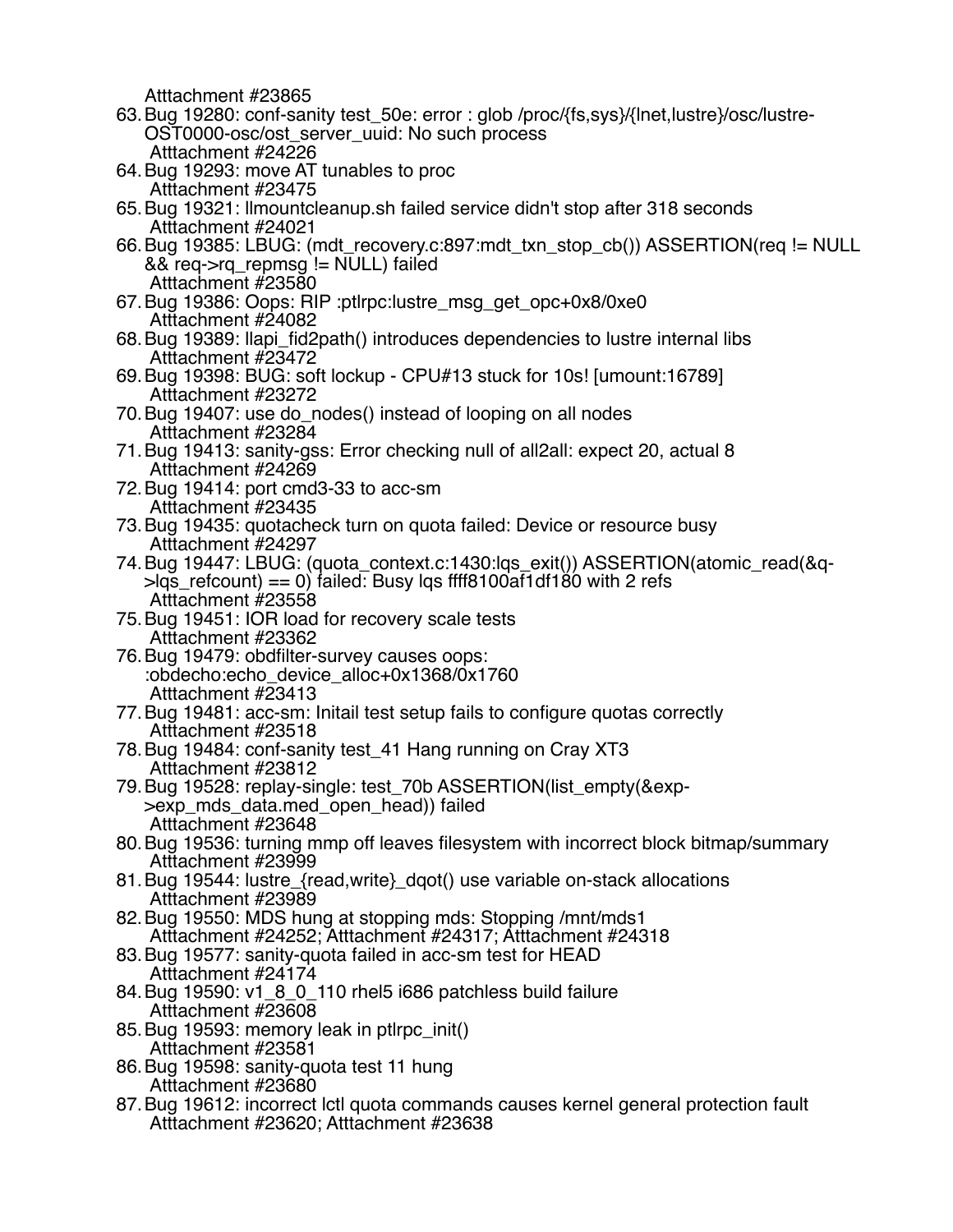88.Bug 19624: sanity test\_118b: @@@@@@ FAIL: Must return error due to dropped pages, rc=0 Atttachment #23659 89.Bug 19669: Store HSM flags on MDT and release Atttachment #24197 90. Bug 19671: store for reuse in old-school build does not account for OFED prereleases Atttachment #23699 91.Bug 19672: MDS lockup during inode quota test on Cray XT3 Atttachment #23955 92.Bug 19685: include the ChangeLogs in the lustre-modules RPM Atttachment #23725 93.Bug 19690: provide "make cscope" target, like "make tags" Atttachment #23733 94.Bug 19693: lbuild's reuse caching is racing with cleanup scripts Atttachment #23748 95.Bug 19694: LustreError: 8032:0:(md\_object.h:636:mo\_xattr\_list()) ASSERTION(m- >mo\_ops->moo\_xattr\_list) failed Atttachment #23752 96.Bug 19695: build with -Werror fails Atttachment #23754 97.Bug 19702: runtests : @@@@@@ FAIL: old and new files are different 11 Atttachment #23866 98.Bug 19725: Oops: 0000 [1] SMP RIP:fsfilt\_ldiskfs\_quotacheck+0x2a5/0x26c0 [fsfilt\_ldiskfs] Atttachment #23867 99.Bug 19730: patchless client configure should not consider the kernel's support for 64 bit quotas Atttachment #23867 100. Bug 19731: build ofed 1.4.1 with mlx4\_en (Mellanox ConnectX drivers in 10GbE mode) enabled Atttachment #23816 101. Bug 19734: parallel-scale binaries env. Atttachment #23819<br>102. Bug 19741: HE Bug 19741: HEAD build failed Atttachment #23825 103. Bug 19756: recovery-small test 27 multiple failures. Atttachment #23860; Atttachment #24016 104. Bug 19762: need to redirect stdout in build\_kernel\_with\_srpm Atttachment #23874 105. Bug 19769: update "make checkstack" target Atttachment #23878 106. Bug 19773: FAIL: mdt-s : inodes count OLD (41) NEW (42) Atttachment #23889 107. Bug 19784: remove lu\_env\_init in mdt\_fid2path Atttachment #23917 108. Bug 19802: sanity test  $132: @@@@@$  FAIL: som is still disabled Atttachment #23981 109. Bug 19820: recovery-small fails to start after running conf-sanity Atttachment #23971 110. Bug 19826: failed to build v1\_9\_0\_200 with GSS enabled Atttachment #23997 111. Bug 19850: shouldn't specify both --with{,out}-srp-target-mod Atttachment #24053 112. Bug 19852: Need to upgrade e2fsprogs to 1.41.6 version Atttachment #24063